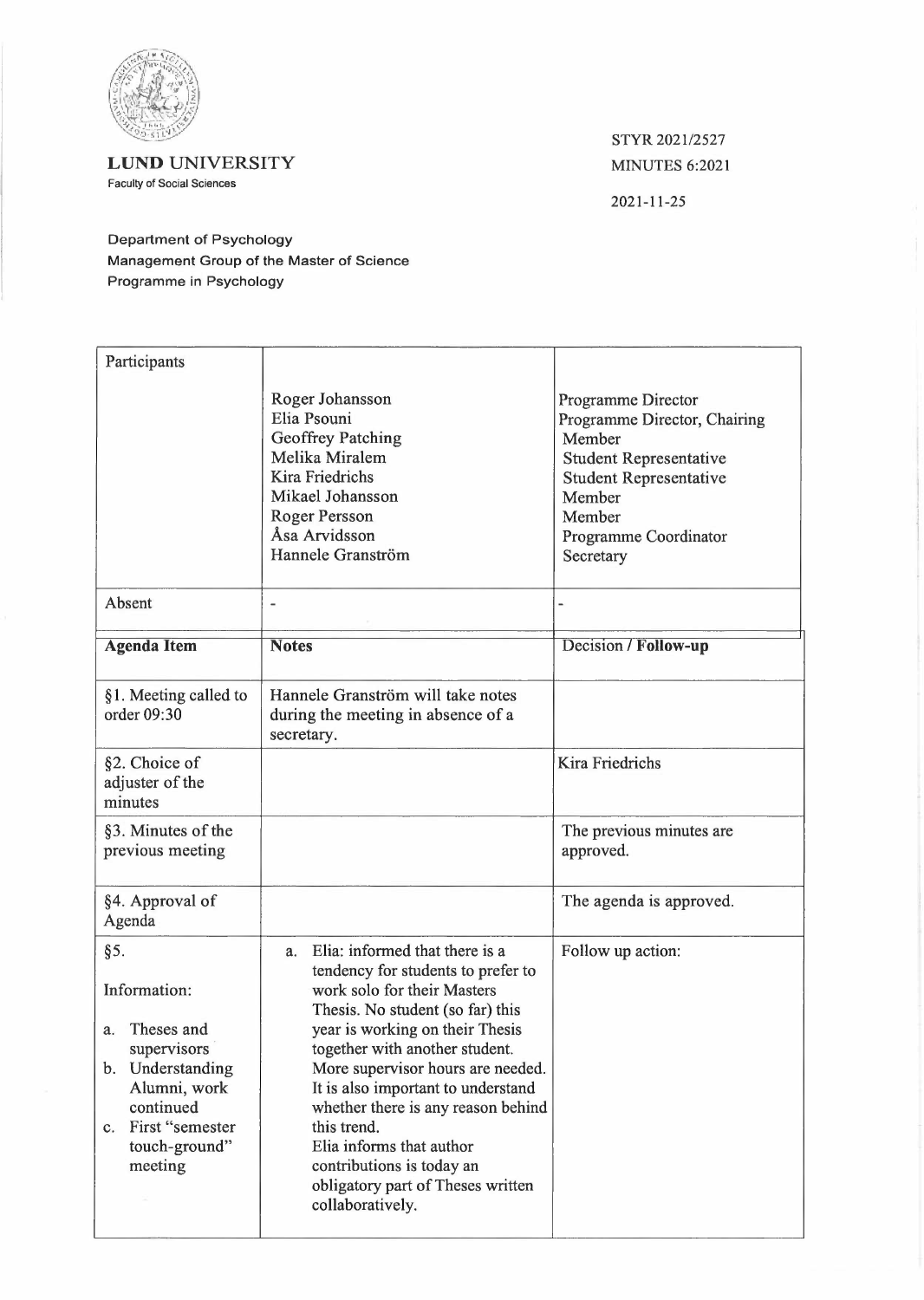| §5. Continues                                                          | A(cont) Kira & Melika: One reason for<br>increased preference for individual<br>Thesis may be that teaching was online<br>so that students have not gotten to know<br>each other and work together during the<br>programme.<br>Roger J & Åsa informs that in the<br>b<br>beginning of spring 2022, work with<br>Alumnis (former master students) will<br>resume.<br>Mikael: Supervisors may have contact<br>information of alumni students who may<br>be willing to share their global<br>experiences of PhD research or other<br>professional activity after their MSc<br>studies.<br>Following a previous decision to<br>c<br>have one meeting per semester in order to<br>receive input and discuss thoughts<br>regarding the program, Roger J and Elia<br>inform that the meeting will take place in<br>the beginning of January and that, this<br>time, the invitation will be expanded to<br>all students. The plan is to have the<br>Spring meeting with only student<br>representatives. | a We will summarize the facts<br>around this choice, from LU and<br>other Swedish Universities, for a<br>future discussion based on facts.<br>b Alumni will be invited to an<br>event for "talks & feedback"<br>where they share what they are<br>doing today after they have<br>completed the master's<br>programme.<br>Supervisors will be contacted with<br>a question<br>Decision is made that the Fall<br>semester "touch-ground" will be<br>held with all the students and the<br>Spring semester "touch ground"<br>with only the student<br>representatives. |
|------------------------------------------------------------------------|--------------------------------------------------------------------------------------------------------------------------------------------------------------------------------------------------------------------------------------------------------------------------------------------------------------------------------------------------------------------------------------------------------------------------------------------------------------------------------------------------------------------------------------------------------------------------------------------------------------------------------------------------------------------------------------------------------------------------------------------------------------------------------------------------------------------------------------------------------------------------------------------------------------------------------------------------------------------------------------------------|---------------------------------------------------------------------------------------------------------------------------------------------------------------------------------------------------------------------------------------------------------------------------------------------------------------------------------------------------------------------------------------------------------------------------------------------------------------------------------------------------------------------------------------------------------------------|
| §6.<br>PPP: Plagiarism<br>Prevention<br>Procedures (decision<br>point) | Several cases of plagiarism and cheating<br>have been detected at University level. It<br>has become clear that very high demands<br>are placed on Programs to inform in<br>detail on what comprises cheating and<br>plagiarism and also secure that the<br>students have understood.<br>Elia and Roger suggest a short<br>mandatory test (0 points) at the<br>beginning of the program, to ensure that<br>the student has understood regarding this<br>issue.<br>Another suggestion is for students to<br>sign a document stating that they<br>understand the rules and consequences<br>of plagiarism and cheating.                                                                                                                                                                                                                                                                                                                                                                             | Decision<br>1 Coordinate with PSYP11<br>regarding teaching about and<br>examining understanding of issues<br>around cheating and plagiarism.<br>2 Prepare a short MCT for<br>discussion in a small working<br>group<br>3 Introduce the "contract"                                                                                                                                                                                                                                                                                                                   |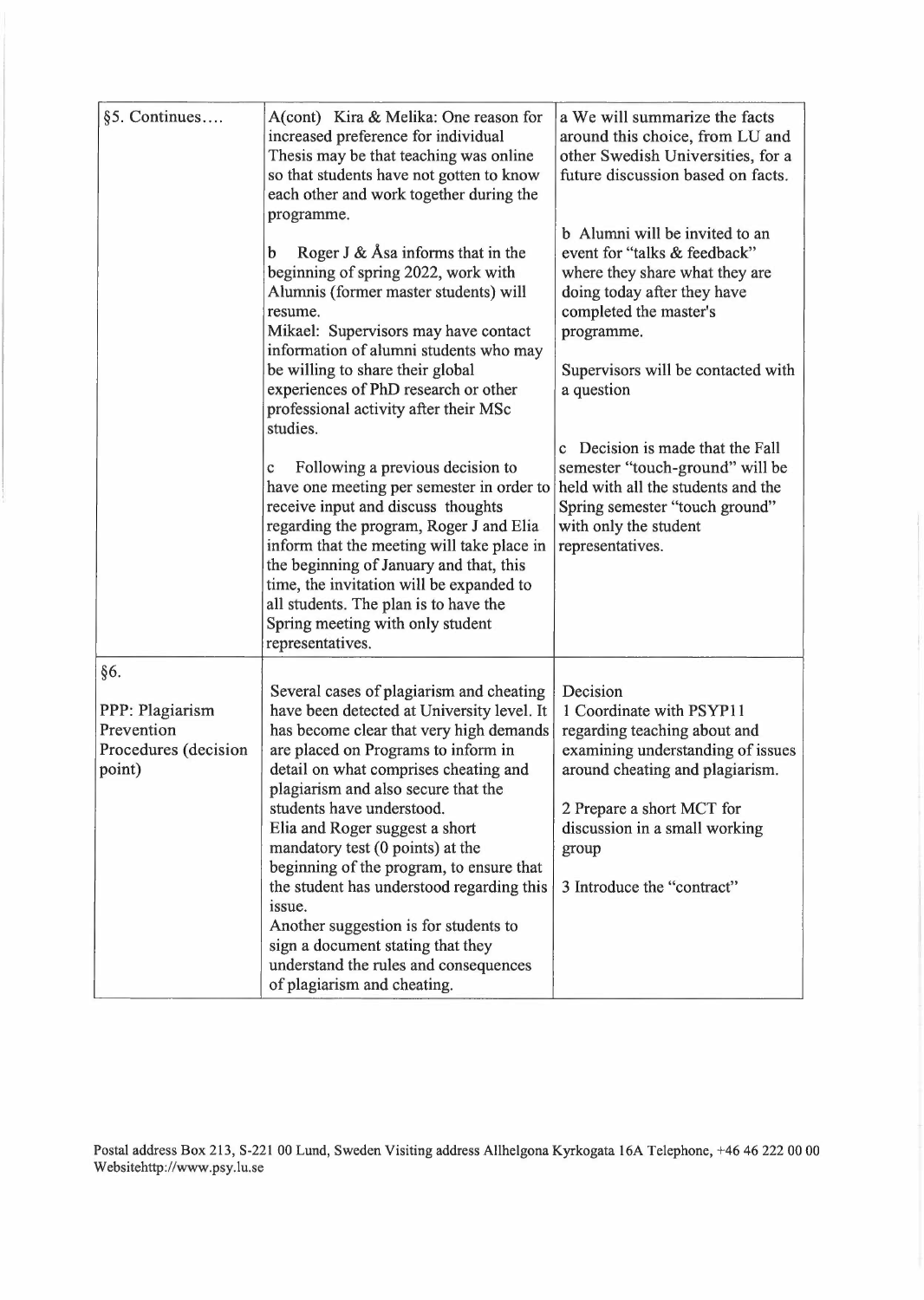| §7.<br>Reflections over the<br>LG's work 2021 | The management team works well, Elia<br>and Roger get good cred and feedback.<br>One question raised by a member of the<br>LG is why the Masters programme is not<br>represented in the Departmental Board?<br>If the programme is important $-$ why is it<br>the only one at this department not<br>represented?                                                                                                                                                                                                                                                                                                                         |       |
|-----------------------------------------------|-------------------------------------------------------------------------------------------------------------------------------------------------------------------------------------------------------------------------------------------------------------------------------------------------------------------------------------------------------------------------------------------------------------------------------------------------------------------------------------------------------------------------------------------------------------------------------------------------------------------------------------------|-------|
| §8. Other business                            | Kira & Melika informed as student<br>representative's comments from the<br>program students:<br>Before choosing a degree project,<br>a presentation of the supervisor is<br>required, not just a list of names<br>and titles. This would facilitate<br>the choice if they knew more<br>about their background and area<br>of expertise. The Covid-situation<br>did not allow for this group of<br>students to get to know teachers<br>in any other way.<br>The students want the<br>introduction for their 16-week<br>degree project to occur earlier.<br>in the exams, it must be clearer<br>$\bullet$<br>how long answers are expected. |       |
| §9. Adjournment                               |                                                                                                                                                                                                                                                                                                                                                                                                                                                                                                                                                                                                                                           | 12:00 |
|                                               |                                                                                                                                                                                                                                                                                                                                                                                                                                                                                                                                                                                                                                           |       |